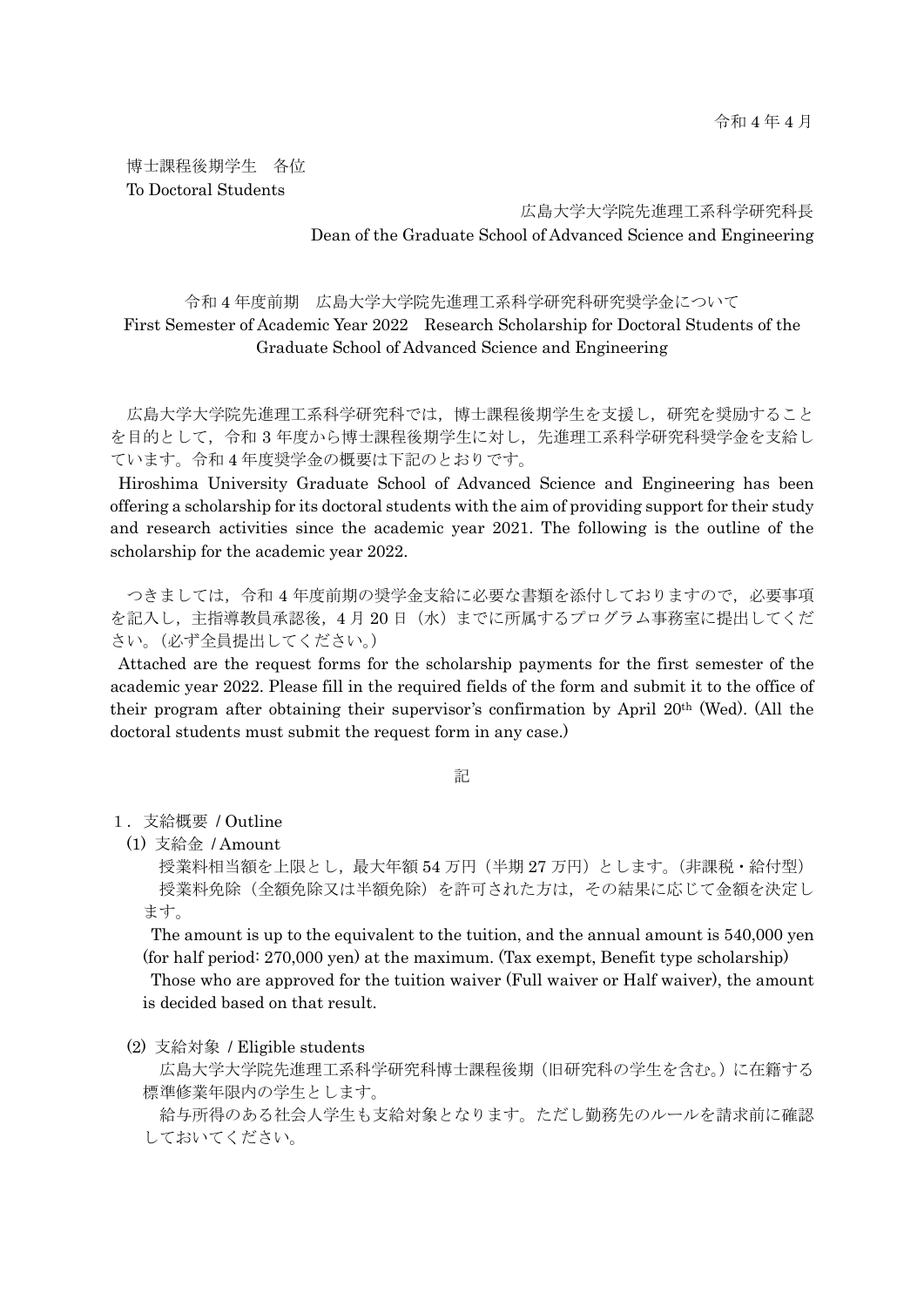The eligibility for the scholarship is to be doctoral students enrolled in the Graduate School of Advanced Science and Engineering, Hiroshima University (including students of the former graduate school) within the standard period of study.

Even adult students who have salary income are eligible for this scholarship. Before submitting the request forms, confirm your company's regulations.

## (3) 支給対象外/ Ineligible students

上記の学生であっても,国,地方公共団体,法人,外国政府等から,返還義務のない月額 合計 10 万円を超える奨学金や研究奨励金を受給している学生は支給対象外とします。

(例:国費留学生,外国政府派遣留学生,JSPS 特別研究員,文部科学省フェローシップ)

Even for the students stated above, this scholarship is not eligible for those who receive a non-refundable scholarship or research scholarship whose monthly amount is exceeding 100,000 yen from the national or local governments, corporations, or foreign governments etc.

(e.g.: Japanese Government (MEXT) Scholarship students, Foreign Government Scholarship students, JSPS research fellowship for young scientists, MEXT fellowship)

#### (4) 支給期間 / Payment period

博士課程後期入学後 36 か月以内とします。ただし,休学期間は支給を停止します。

The payment period is for 36 months or shorter after entering the doctoral program. However, no payment will be made for the period of leave of absence.

### (5) 支給方法 / Method of payment

請求書に基づき,半期分を 5 月末と 11 月末に請求者が指定する銀行口座に振り込みます。 ただし、授業料免除を申請されている方については、免除決定後 8 月末又は1月末の支給 となります。

Based on the request form, the payment will be made by bank transfer to the account specified by the recipient. The payment will be made semi-annually at the end of May and the end of November.

However, for those who have applied for the tuition waiver, the payment will be made at the end of August or the end of January after the waiver is approved.

(6) 支給停止・返還 / Suspension of payment and return

支給後に文部科学省フェローシップへの採択が決定したときは、返還が求められます。 また,広島大学学生懲戒規則第 5 条に掲げる行為が認められたときは,研究科の決定によ

り,支給停止や返還請求の措置が行われる場合があります。

If you decide to be selected for MEXT Fellowship after receiving this scholarship, you will be required to return the scholarship.

In the case that any actions stipulated in Article 5 of the Hiroshima University Student Disciplinary Regulations are observed, the payment may be suspended and the recipient may be required to return the scholarship by the decision of the graduate school.

#### 2.提出書類 / Request forms

(1) 「令和 4 年度前期 先進理工系科学研究科研究奨学金請求書兼辞退届」(A 票) 「First Semester of Academic Year 2022 Request and Decline notification for Research Scholarship for Doctoral Students of the Graduate School of Advanced Science and Engineering」(Form A)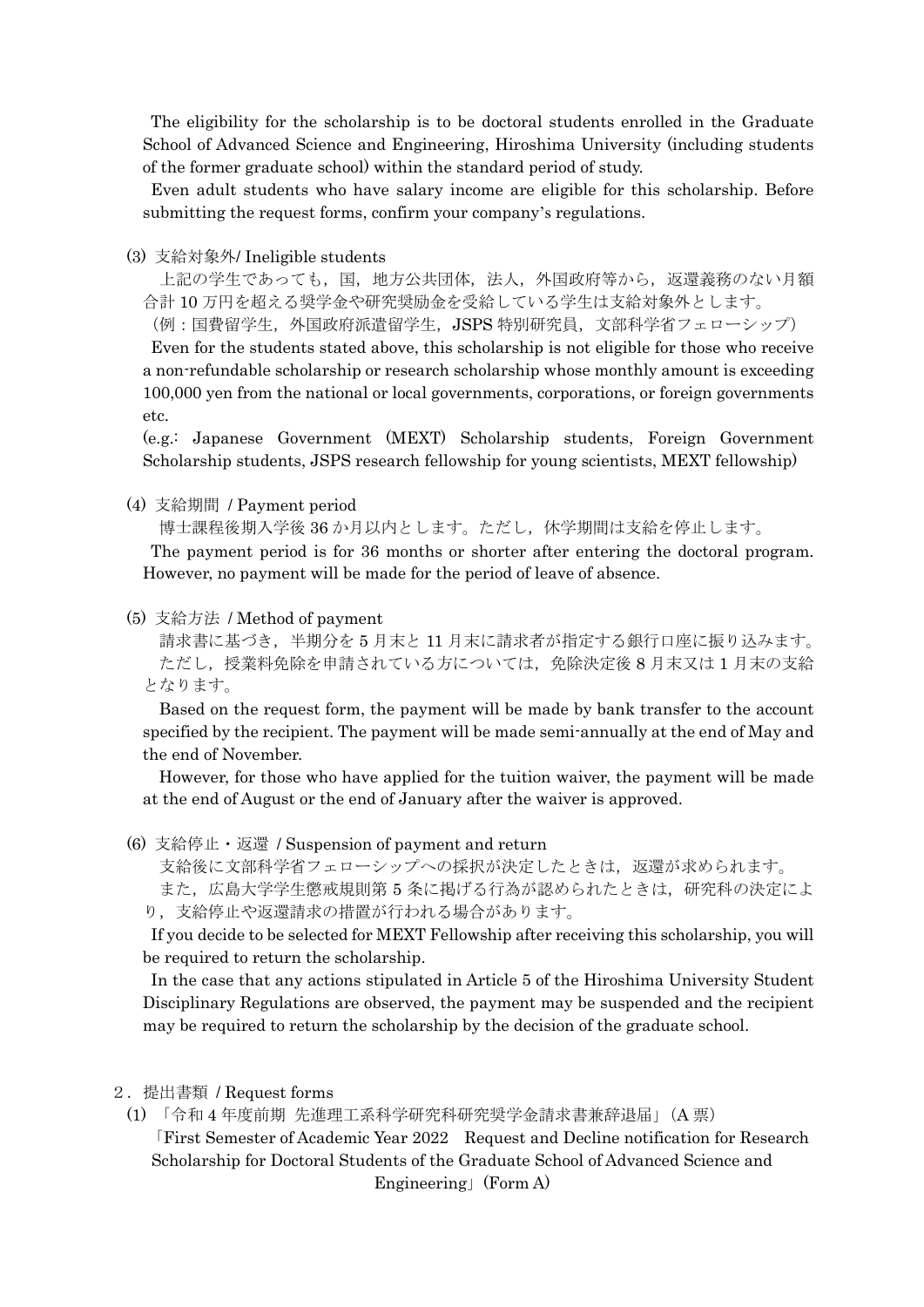全員提出してください。

All the doctoral students must submit the Form A in any case.

(2) 「令和 4 年度前期 先進理工系科学研究科研究奨学金請求書」(B 票) 「First Semester of Academic Year 2022 Request for Research Scholarship for Doctoral Students of the Graduate School of Advanced Science and Engineering」(Form B)

 令和 4 年度前期に授業料免除を申請している方は提出してください。 If they have applied for the tuition waiver for the first semester of the academic year 2022, they must submit the Form B.

(3) 銀行口座振込依頼書(奨学金の振込は,日本の銀行口座に限ります。) Money Transfer Request Form \*Only a bank account in Japan is accepted for the transfer of the scholarship.

## 3.提出期限及び提出場所

Due date and where to submit

令和4年4月20日(水)までに請求書を所属プログラムの事務室へ提出してください。

| Please submit the request forms to the office of their program by April $20^{th}$ , $2022(\text{Wed})$ . |                                                                           |
|----------------------------------------------------------------------------------------------------------|---------------------------------------------------------------------------|
| プログラム名                                                                                                   | 提出場所                                                                      |
| Program                                                                                                  | Where to submit                                                           |
| 数学プログラム                                                                                                  | 数学プログラム事務室 (理学部 B709)                                                     |
| Mathematics Program                                                                                      | Mathematics Program Office (School of Science B709)                       |
| 物理学プログラム                                                                                                 | 物理学プログラム事務室 (理学部 B208)                                                    |
| Physics Program                                                                                          | Physics Program Office (School of Science B208)                           |
| 地球惑星システム学プログラム                                                                                           | 地球惑星システム学プログラム事務室 (理学部 A625)                                              |
| Earth and Planetary Systems Science                                                                      | Earth and Planetary Systems Science Program Office                        |
| Program                                                                                                  | (School of Science A625)                                                  |
| 基礎化学プログラム                                                                                                | 基礎化学プログラム事務室 (理学部 A403)                                                   |
| <b>Basic Chemistry Program</b>                                                                           | Basic Chemistry Program Office (School of Science A403)                   |
| 応用化学プログラム                                                                                                |                                                                           |
| <b>Applied Chemistry Program</b>                                                                         | A4 棟事務室 (工学部 A4-121)                                                      |
| 化学工学プログラム                                                                                                | Building A4 Office (School of Engineering A4-121)                         |
| Chemical Engineering Program                                                                             |                                                                           |
| 電気システム制御プログラム                                                                                            | A1 棟事務室 (工学部 A1-123)<br>Building A1 Office (School of Engineering A1-123) |
| Electrical, Systems,<br>and<br>Control                                                                   |                                                                           |
| <b>Engineering Program</b>                                                                               |                                                                           |
| 機械工学プログラム                                                                                                | A3 棟事務室 (工学部 A3-142)                                                      |
| Mechanical Engineering Program                                                                           | Building A3 Office (School of Engineering A3-142)                         |
| 輸送・環境システムプログラム                                                                                           |                                                                           |
| Transportation and Environmental                                                                         | A2 棟事務室 (工学部 A2-122)<br>Building A2 Office (School of Engineering A2-122) |
| Systems Program                                                                                          |                                                                           |
| 建築学プログラム                                                                                                 |                                                                           |
| Architecture Program                                                                                     |                                                                           |